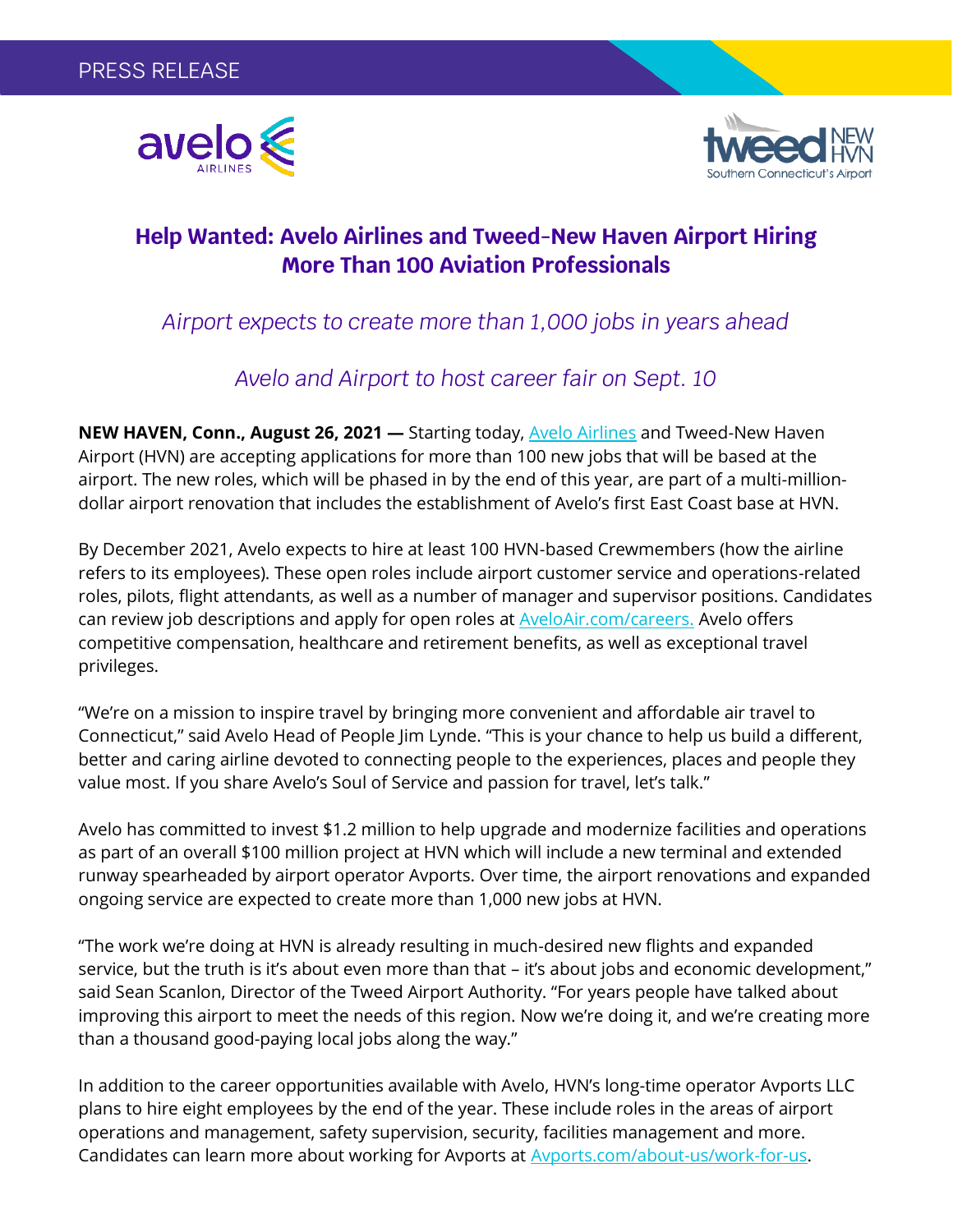Avelo and HVN are pleased to join with community partners New Haven Works and Workforce Alliance to host a career fair on September 10 at the airport from 10 a.m. to 2 p.m. The fair will provide candidates with the opportunity to meet representatives from Avelo and HVN; learn about each organization's culture, benefits and career opportunities; and apply for roles.

#### **A Different and Better Travel Experience**

Avelo became America's first new scheduled airline in nearly 15 years when it initiated service from its first base at Los Angeles' Hollywood Burbank Airport (BUR) on April 28, 2021. The airline – which offers a more convenient, caring and affordable experience – currently serves nine popular destinations across the Western U.S.

Avelo is distinguished by its Soul of Service culture. The culture is grounded in a "One Crew" mindset that promotes teamwork, kindness and, above all, doing the right thing. By caring for one another and owning their commitments, Avelo Crewmembers provide a smooth, enjoyable, reliable and caring experience for its Customers.

### **The New Haven Way to Florida**

Last Week, Avelo announced it will initiate service from HVN to Florida on November 3. The airline will initially serve Fort Lauderdale, Fort Myers, Orlando and Tampa. Avelo will operate single-class, fuel-efficient Boeing 737-700 Next Gen aircraft at HVN to provide a more comfortable, mainline jet experience than the small regional jets that historically served the airport. The 147-seat aircraft will provide Customers with a large, spacious cabin with more room and seating options.

Amidst the crowds, long lines, lengthy walks and traffic congestion encountered at other airports frequented by Connecticut residents, HVN offers the refreshingly smooth and simple hometown airport experience Connecticut residents are seeking. HVN's adjacency to multiple major highways and commuter railways make it Connecticut's most convenient and easily accessible airport.

#### **About Avelo Airlines**

Avelo Airlines was founded with a simple purpose — to Inspire Travel. The airline offers Customers time and money-saving convenience, surprisingly low everyday fares, and a refreshingly smooth and caring experience through its Avelo Soul of Service culture. Operating a fleet of Boeing Next Generation 737 aircraft, Avelo serves many popular destinations across the Western U.S., including its base at Los Angeles' Hollywood Burbank Airport (BUR), and starting this fall, Avelo will begin serving Connecticut from its first East Coast base at Tweed-New Haven Airport (HVN). For more information visit [AveloAir.com.](https://www.aveloair.com/)

**Media Contacts**

**Avelo Airlines**  Jim Olson [Jolson@aveloair.com](mailto:Jolson@aveloair.com)

**HVN** Sean Scanlon